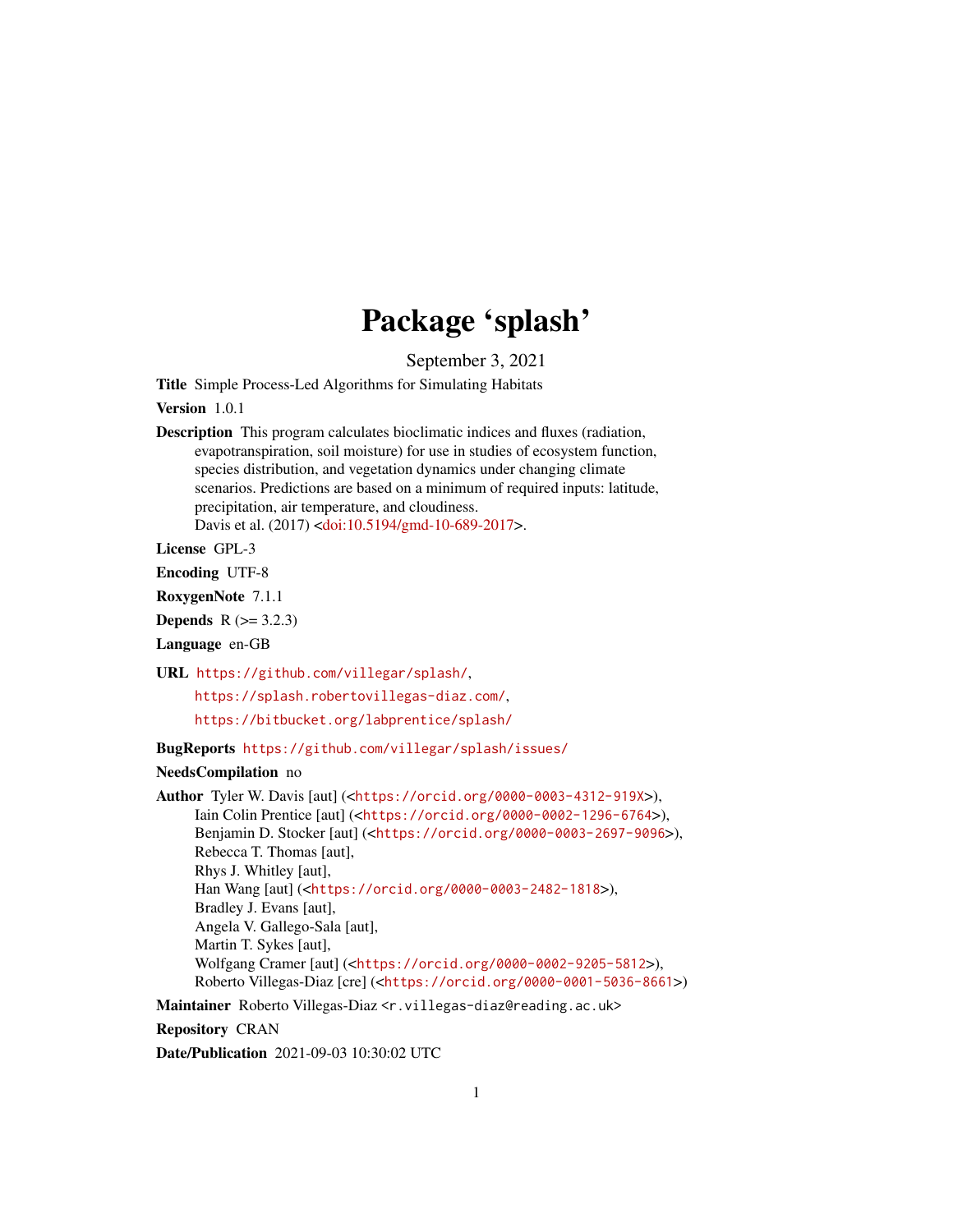## <span id="page-1-0"></span>R topics documented:

| Index | 12 |
|-------|----|
|       |    |
|       |    |
|       |    |
|       |    |
|       |    |
|       |    |
|       |    |

calc\_daily\_evap *Calculate daily evaporation fluxes*

#### Description

This function calculates daily radiation, condensation, and evaporation fluxes.

#### Usage

```
calc_daily_evap(
  lat,
  n,
  elv = 0,
  y = 0,
  sf = 1,tc = 23,sw = 1,
  ke = 0.0167,
  keps = 23.44,komega = 283,
  kw = 0.26\overline{\phantom{a}}
```
#### Arguments

| lat  | double, decimal degrees.                                                        |
|------|---------------------------------------------------------------------------------|
| n    | double, day of year.                                                            |
| elv  | double, elevation, m A.S.L. Default: 0.                                         |
| y    | double, year. Default: 0.                                                       |
| sf   | double, fraction of sunshine hours. Default: 1.                                 |
| tc   | double, mean daily air temperature, degrees C. Default: 23.0.                   |
| SW   | double, evaporative supply rate, mm/hr. Default: 1.0.                           |
| ke   | double, eccentricity of earth's orbit. Default: 0.01670, 2000CE (Berger, 1978). |
| keps | double, obliquity of earth's elliptic. Default: 23.44, 2000CE (Berger, 1978).   |
|      |                                                                                 |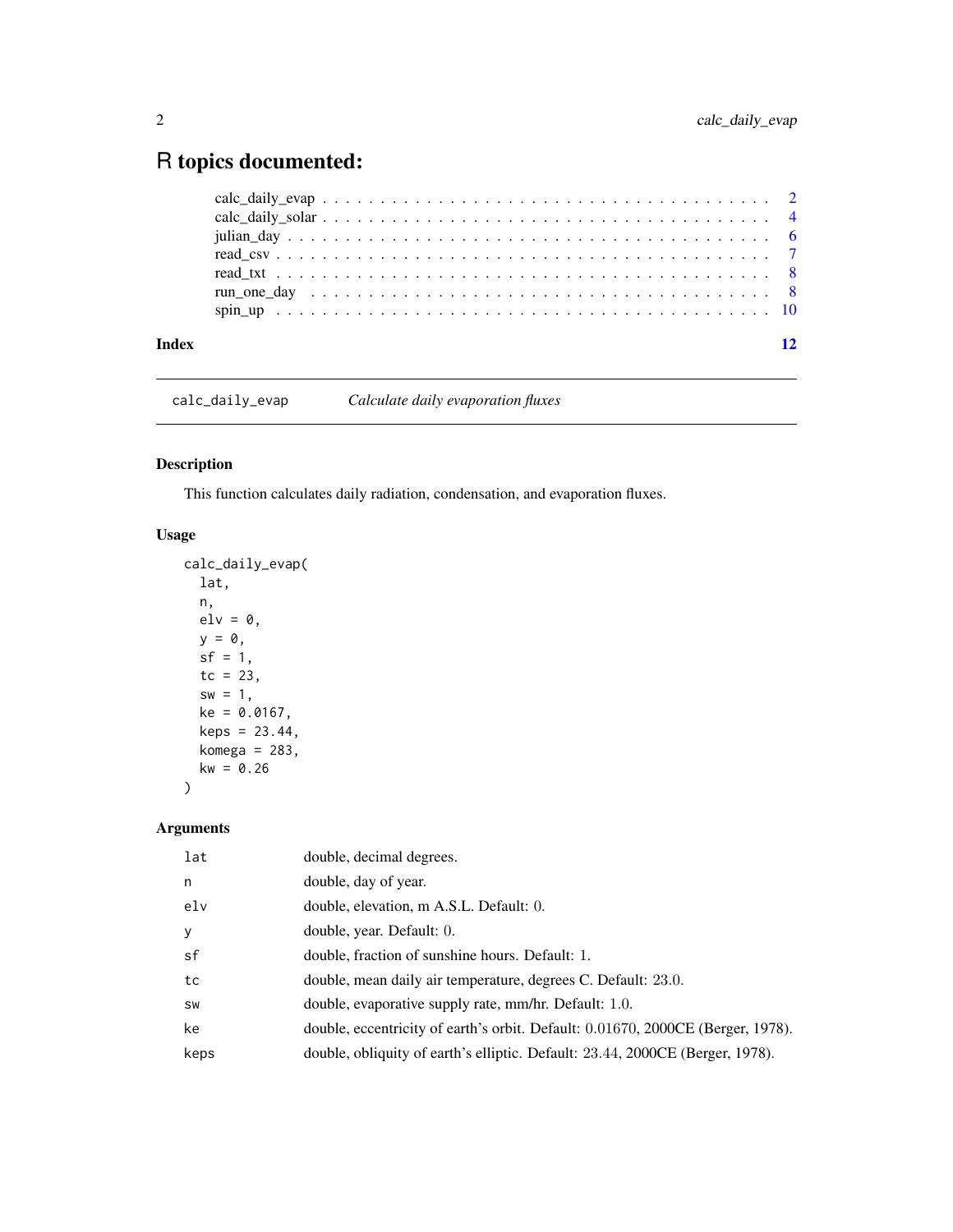| komega | double, lon. of perihelion, degrees Default: 283, 2000CE (Berger, 1978).            |
|--------|-------------------------------------------------------------------------------------|
| kw     | double, PET entrainment, $(1 + kw) * EET$ Default: 0.26 (Priestley-Taylor,<br>1972) |

#### Value

Returns a list object with the following variables:

- nu\_deg ............ true anomaly, degrees
- lambda\_deg ........ true longitude, degrees
- dr ................ distance factor, unitless
- delta deg ......... declination angle, degrees
- hs\_deg ............ sunset angle, degrees
- ra\_j.m2 ............ daily extraterrestrial radiation, J/m^2
- tau ............... atmospheric transmittivity, unitless
- ppfd\_mol.m2 ....... daily photosyn photon flux density, mol/m^2
- hn\_deg ............ net radiation hour angle, degrees
- rn\_j.m2 ........... daily net radiation, J/m^2
- rnn\_j.m2 .......... daily nighttime net radiation, J/m^2
- econ\_m3.j ......... water to energy conversion, m^3/J
- cond\_mm ........... daily condensation, mm
- eet\_mm ............ daily equilibrium evapotranspiration, mm
- pet\_mm ............ daily potential evapotranspiration, mm
- hi\_deg ............ intersection hour angle, degrees
- aet\_mm ............ daily actual evapotranspiration, mm

#### References

Berger, A.L., 1978. Long-term variations of daily insolation and Quaternary climatic changes. Journal of Atmospheric Sciences, 35(12), pp.2362-2367. doi: [10.1175/15200469\(1978\)035<2362:LTVODI>2.0.CO;2](https://doi.org/10.1175/1520-0469(1978)035<2362:LTVODI>2.0.CO;2)

Priestley, C.H.B. and Taylor, R.J., 1972. On the assessment of surface heat flux and evaporation using large-scale parameters. Monthly weather review, 100(2), pp.81-92. doi: [10.1175/1520-](https://doi.org/10.1175/1520-0493(1972)100<0081:OTAOSH>2.3.CO;2) [0493\(1972\)100<0081:OTAOSH>2.3.CO;2](https://doi.org/10.1175/1520-0493(1972)100<0081:OTAOSH>2.3.CO;2)

#### Examples

```
evap <- splash::calc_daily_evap(lat = 37.7,
                               n = 172,
                               elv = 142,
                               y = 2000,
                               sf = 1,tc = 23.0,
                                sw = 0.9cat(sprintf("Evaporation values:\n"))
cat(sprintf(" s: %0.6f Pa/K\n", evap$s_pa.k))
```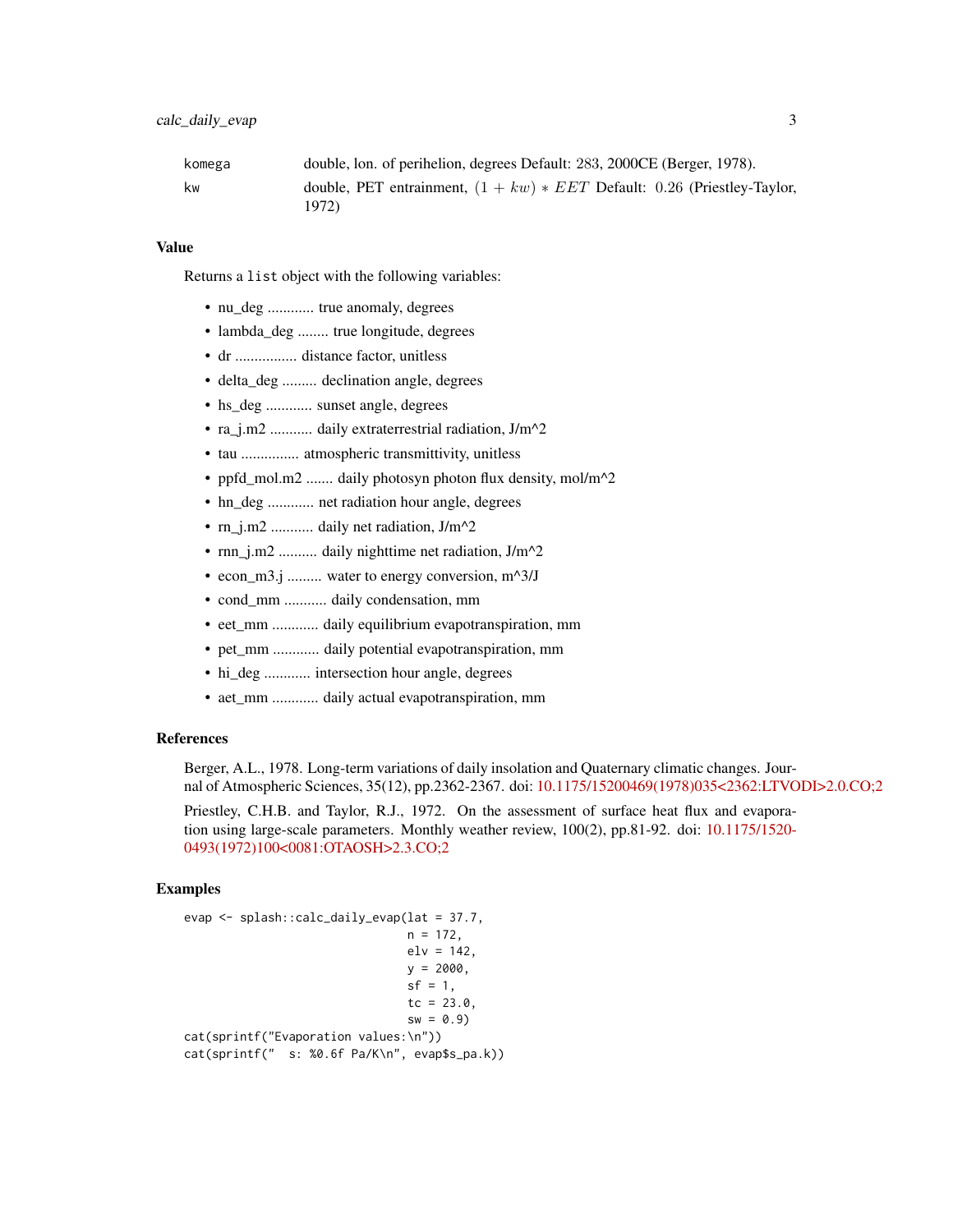```
cat(sprintf(" Lv: %0.6f MJ/kg\n', (1e-6) * evap$lv_j.kg))cat(sprintf(" Patm: %0.6f bar\n", (1e-5) * evap$patm_pa))
cat(sprintf(" pw: %0.6f kg/m^3\n", evap$pw_kg.m3))
cat(sprintf(" gamma: %0.6f Pa/K\n", evap$gam_pa.k))
cat(sprint("Econ: %0.6f mm^3/J\n", (1e9) * evap$econ_m3.j))cat(sprintf(" Cn: %0.6f mm\n", evap$cond_mm))
cat(sprintf(" rx: %0.6f\n", evap$rx))
cat(sprintf(" hi: %0.6f degrees\n", evap$hi_deg))
cat(sprintf(" EET: %0.6f mm\n", evap$eet_mm))
cat(sprintf(" PET: %0.6f mm\n", evap$pet_mm))
cat(sprintf(" AET: %0.6f mm\n", evap$aet_mm))
```
calc\_daily\_solar *Calculate daily solar radiation fluxes*

#### Description

This function calculates daily solar radiation fluxes.

#### Usage

```
calc_daily_solar(
  lat,
  n,
  elv = 0.
 y = 0,
  sf = 1,tc = 23,ke = 0.0167,
  keps = 23.44,
  komega = 283,
  kA = 107,
  kalb_sw = 0.17,
  kalb_vis = 0.03,
 kb = 0.2,
  kc = 0.25,
  kd = 0.5,
  kfFEC = 2.04,
  kGsc = 1360.8)
```
### Arguments

| lat | double, decimal degrees.                |
|-----|-----------------------------------------|
| n   | double, day of year.                    |
| elv | double, elevation, m A.S.L. Default: 0. |
| у   | double, year. Default: 0.               |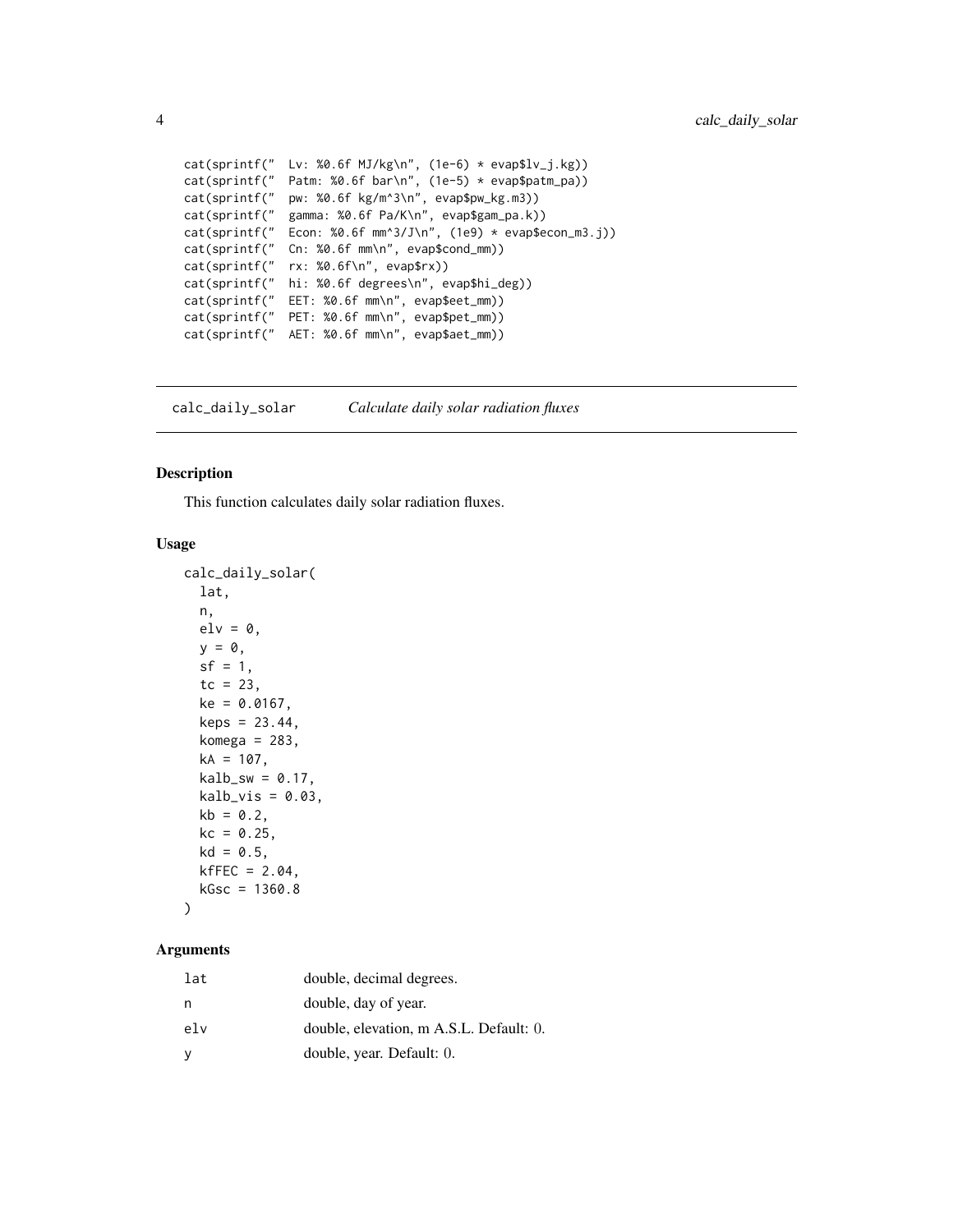| sf       | double, fraction of sunshine hours. Default: 1.                                             |
|----------|---------------------------------------------------------------------------------------------|
| tc       | double, mean daily air temperature, degrees C. Default: 23.0.                               |
| ke       | double, eccentricity of earth's orbit. Default: 0.01670, 2000CE (Berger, 1978).             |
| keps     | double, obliquity of earth's elliptic. Default: 23.44, 2000CE (Berger, 1978).               |
| komega   | double, lon. of perihelion, degrees Default: 283, 2000CE (Berger, 1978).                    |
| kA       | double, empirical constant, degrees Celsius. Default: 107 (Monteith and Unsworth,<br>1990). |
| kalb_sw  | double, shortwave albedo. Default: 0.17 (Federer, 1968).                                    |
| kalb_vis | double, visible light albedo. Default: 0.03 (Sellers, 1985).                                |
| kb       | double, empirical constant. Default: 0.20 (Linacre, 1968).                                  |
| kc       | double, cloudy transmittivity. Default: 0.25 (Linacre, 1968).                               |
| kd       | double, angular coefficient of transmittivity. Default: 0.50 (Linacre, 1968).               |
| kfFEC    | double, flux-to-energy conversion, umol/J. Default: 2.04 (Meek et al., 1984).               |
| kGsc     | double, solar constant, W/m^2. Default: 1360.8 (Kopp and Lean, 2011).                       |

#### Value

Returns a list object with the following variables:

- nu\_deg ............ true anomaly, degrees
- lambda\_deg ........ true longitude, degrees
- dr ................ distance factor, unitless
- delta\_deg ......... declination angle, degrees
- hs\_deg ............ sunset angle, degrees
- ra\_j.m2 ........... daily extraterrestrial radiation, J/m^2
- tau ............... atmospheric transmittivity, unitless
- ppfd\_mol.m2 ....... daily photosyn. photon flux density, mol/m<sup>^2</sup>
- hn\_deg ............ net radiation hour angle, degrees
- rn\_j.m2 ........... daily net radiation, J/m^2
- rnn\_j.m2 .......... daily nighttime net radiation, J/m^2

#### References

Berger, A.L., 1978. Long-term variations of daily insolation and Quaternary climatic changes. Journal of Atmospheric Sciences, 35(12), pp.2362-2367. doi: [10.1175/15200469\(1978\)035<2362:LTVODI>2.0.CO;2](https://doi.org/10.1175/1520-0469(1978)035<2362:LTVODI>2.0.CO;2)

Federer, C.A., 1968. Spatial variation of net radiation, albedo and surface temperature of forests. Journal of Applied Meteorology and Climatology, 7(5), pp.789-795. doi: 10.1175/15200450(1968)007<0789:SVONRA>2.0.

Kopp, G. and Lean, J.L., 2011. A new, lower value of total solar irradiance: Evidence and climate significance. Geophys. Res. Lett. 38, L01706. doi: [10.1029/2010GL045777](https://doi.org/10.1029/2010GL045777)

Linacre, E.T., 1968. Estimating the net-radiation flux. Agricultural meteorology, 5(1), pp.49-63. doi: [10.1016/00021571\(68\)900228](https://doi.org/10.1016/0002-1571(68)90022-8)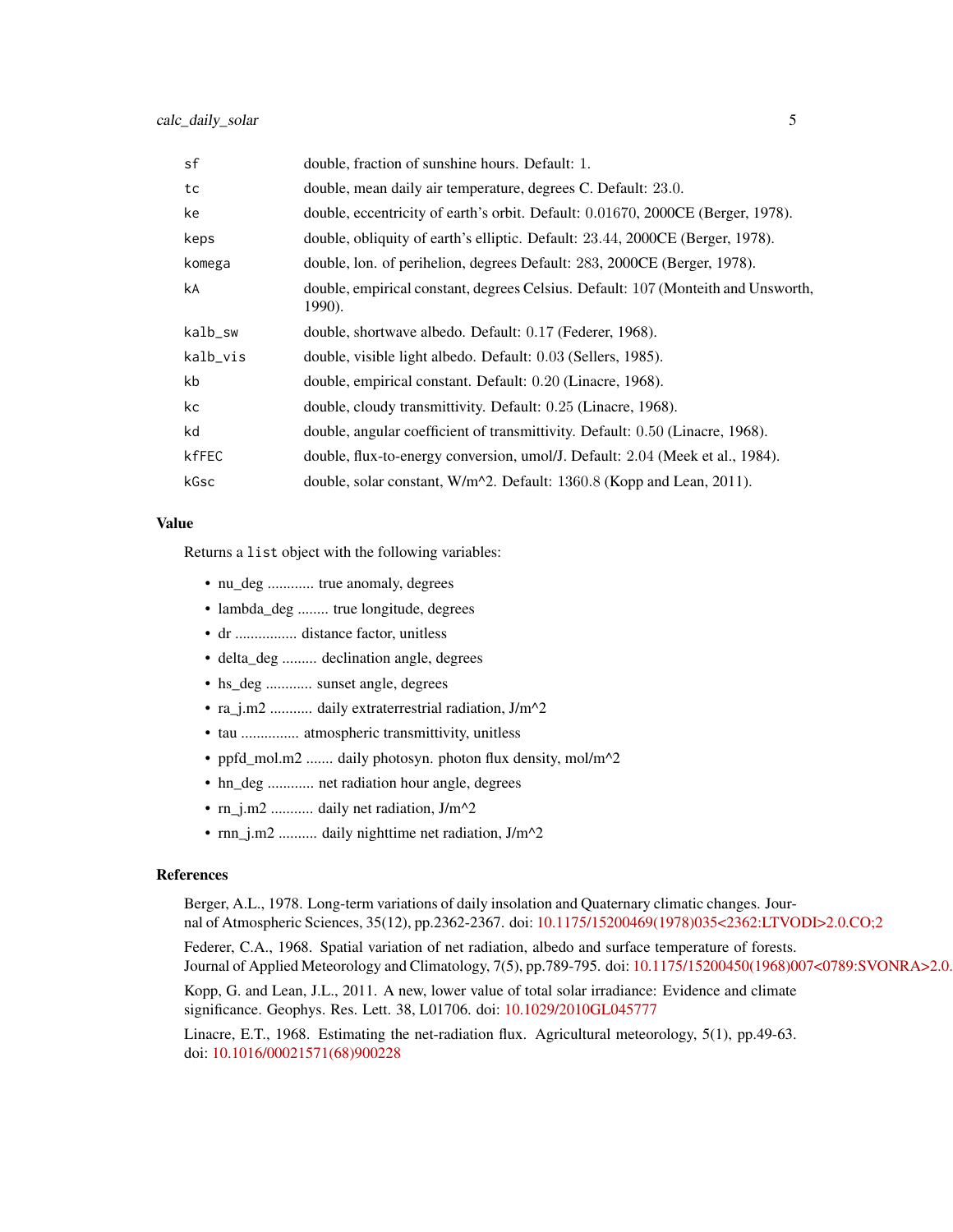<span id="page-5-0"></span>Meek, D.W., Hatfield, J.L., Howell, T.A., Idso, S.B. and Reginato, R.J., 1984. A generalized relationship between photosynthetically active radiation and solar radiation 1. Agronomy journal, 76(6), pp.939-945. doi: [10.2134/agronj1984.00021962007600060018x](https://doi.org/10.2134/agronj1984.00021962007600060018x)

Monteith, J., and Unsworth, M., 1990. Principles of Environmental Physics, Butterworth-Heinemann, Oxford.

Sellers, P.J., 1985. Canopy reflectance, photosynthesis and transpiration, International Journal of Remote Sensing, 6:8, 1335-1372, doi: [10.1080/01431168508948283](https://doi.org/10.1080/01431168508948283)

#### Examples

```
solar <- splash::calc_daily_solar(lat = 37.7,
                                   n = 172,
                                   elv = 142,
                                   y = 2000,
                                   sf = 1,tc = 23.0cat(sprintf("Solar values:\n"))
cat(sprintf(" kn: %d\n", solar$kN))<br>cat(sprintf(" nu: %0.6f degrees\n",
              nu: %0.6f degrees\n", solar$nu_deg))
cat(sprintf(" lambda: %0.6f degrees\n", solar$lambda_deg))
cat(sprintf(" rho: %0.6f\n", solar$rho))
cat(sprintf(" dr: %0.6f\n", solar$dr))
cat(sprintf(" delta: %0.6f degrees\n", solar$delta_deg))
cat(sprintf(" ru: %0.6f\n", solar$ru))
cat(sprintf(" rv: %0.6f\n", solar$rv))
cat(sprintf(" rw: %0.6f\n", solar$rw))
cat(sprintf(" hs: %0.6f degrees\n", solar$hs_deg))
cat(sprintf(" hn: %0.6f degrees\n", solar$hn_deg))
cat(sprintf(" tau_o: %0.6f\n", solar$tau_o))
cat(sprintf(" tau: %0.6f\n", solar$tau))
cat(sprintf(" Qn: %0.6f mol/m^2\n", solar$ppfd_mol.m2))
cat(sprintf(" Rnl: %0.6f w/m^2\n", solar$rnl_w.m2))
cat(sprintf(" Ho: %0.6f MJ/m^2\n", (1.0e-6) * solar$ra_j.m2))
cat(sprintf(" Hn: %0.6f MJ/m^2\n", (1.0e-6) * solar$rn_j.m2))
cat(sprintf(" Hnn: %0.6f MJ/m^2\n", (1.0e-6) * solar$rnn_j.m2))
```
julian\_day *Calculate Julian day*

#### **Description**

This function converts a date in the Gregorian calendar to a Julian day number (i.e., a method of consecutive numbering of days—does not have anything to do with the Julian calendar!)

#### Usage

julian\_day(y, m, i)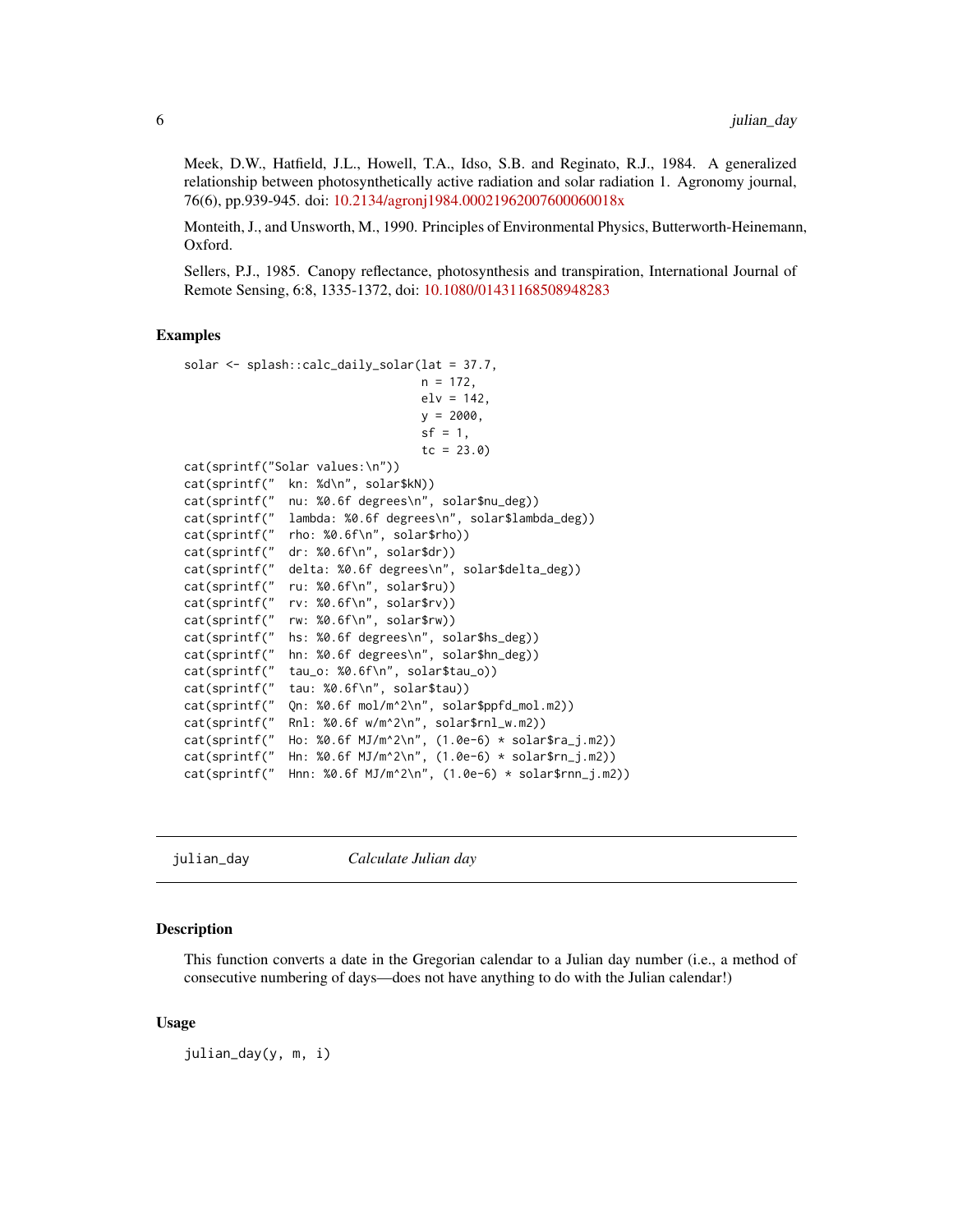#### <span id="page-6-0"></span>read\_csv 7

#### Arguments

| v | double, year.         |
|---|-----------------------|
| m | double, month.        |
| i | double, day of month. |

#### Details

• valid for dates after -4712 January 1 (i.e., jde  $\ge$  = 0)

#### Value

double, Julian day.

#### References

Meeus, J. 1991. Chapter 7 "Julian Day". Astronomical Algorithms. Willmann-Bell.

<span id="page-6-1"></span>read\_csv *Read CSV file*

#### Description

Reads all three daily input variables (sf, tair, and pn) for a single year from a CSV file that includes a header.

#### Usage

read\_csv(fname,  $y = -1$ )

#### Arguments

| fname        | String, file name. |
|--------------|--------------------|
| $\mathsf{v}$ | Numeric, year.     |

#### Value

List with the following properties:

\$file\_name File name. \$sf Sunshine fraction. \$tair Air temperature. \$pn Precipitation. \$num\_lines Number of data points. \$year Year of data.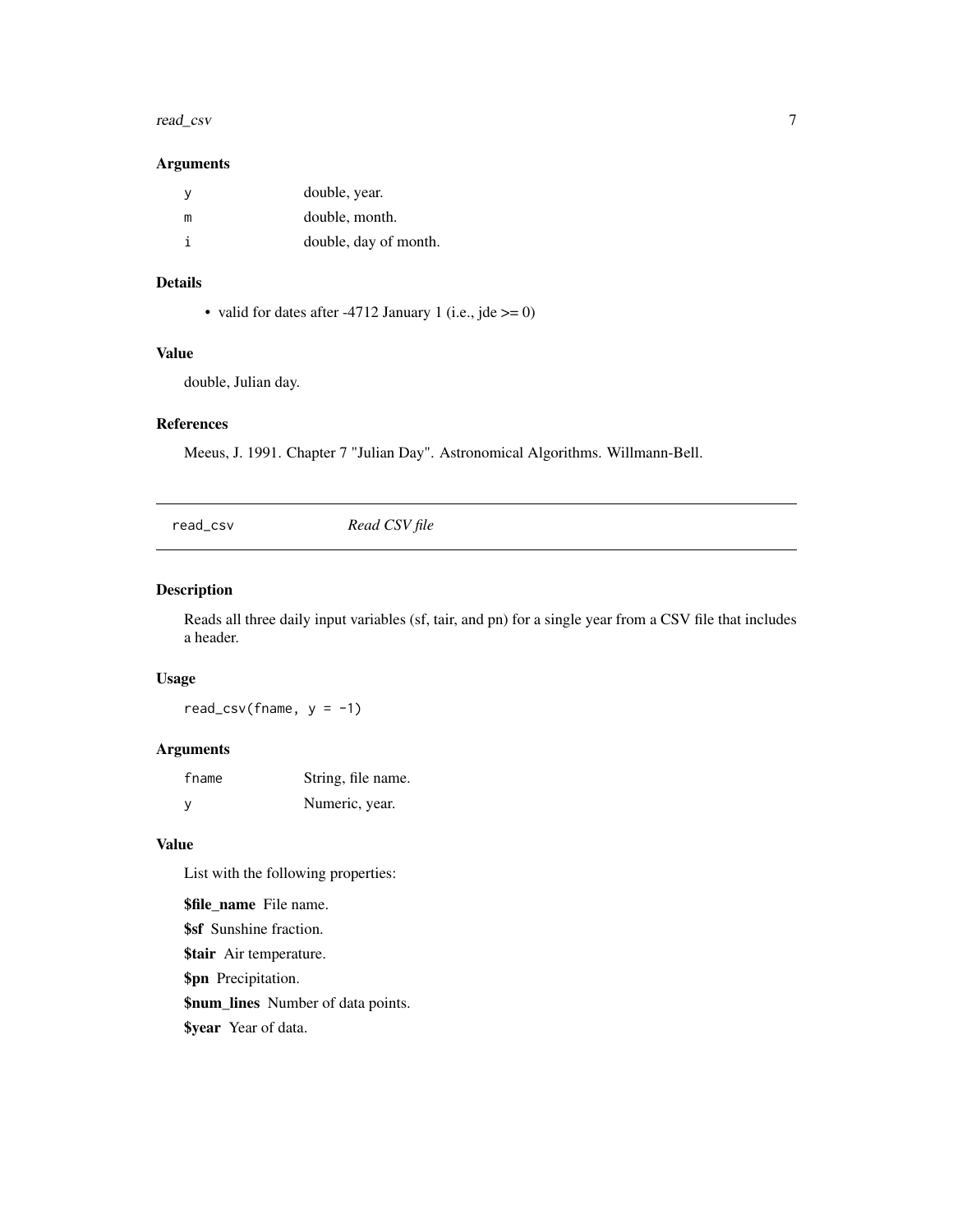<span id="page-7-0"></span>

#### Description

Reads plain text file (no header) of one of the input arrays.

#### Usage

```
read_txt(my_data, fname, var, y = -1)
```
#### Arguments

| my_data  | List same as the output from read_csv. |
|----------|----------------------------------------|
| fname    | String, file name.                     |
| var      | String, variable name.                 |
| <b>V</b> | Numeric, year.                         |

#### Value

List with the following properties:

\$file\_name File name. \$sf Sunshine fraction. \$tair Air temperature. \$pn Precipitation. \$num\_lines Number of data points. \$year Year of data.

run\_one\_day *Runs SPLASH at a single location for one day*

#### Description

Runs SPLASH at a single location for one day

### Usage

```
run_one_day(lat, elv, n, y, wn, sf, tc, pn, kCw = 1.05, kWm = 150)
```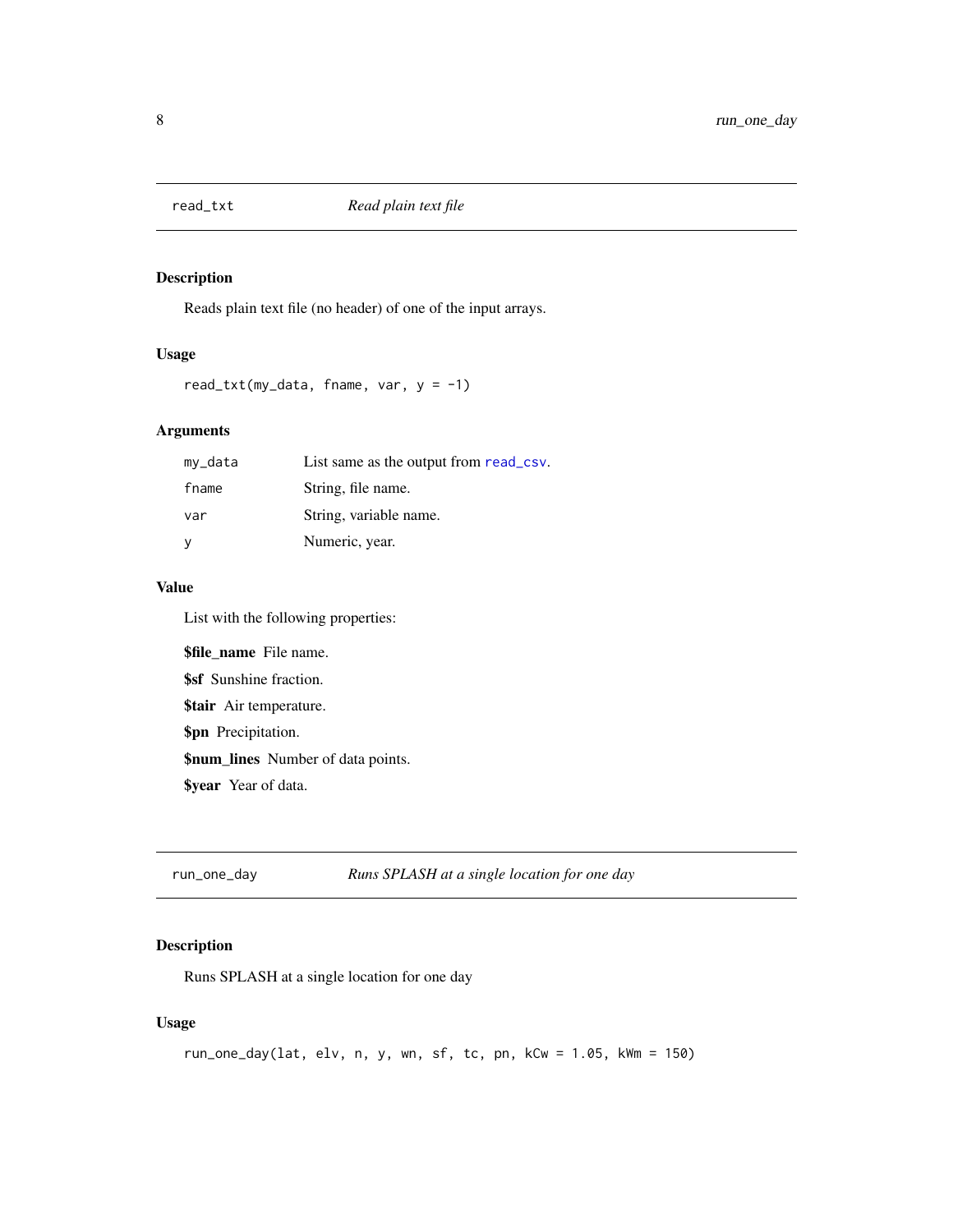#### run\_one\_day 9

#### **Arguments**

| lat             | double, decimal degrees.                                                 |
|-----------------|--------------------------------------------------------------------------|
| e <sub>1v</sub> | double, elevation, m A.S.L. Default: 0.                                  |
| n               | double, day of year.                                                     |
| У               | double, year. Default: 0.                                                |
| wn              | double, daily soil moisture content, mm (wn).                            |
| sf              | double, fraction of sunshine hours. Default: 1.                          |
| tc              | double, mean daily air temperature, degrees C. Default: 23.0.            |
| pn              | double, daily precipitation, mm/day.                                     |
| kCw             | double, supply constant, mm/hr. Default: 1.05 (Federer, 1982)            |
| kWm             | double, soil moisture capacity, mm. Default: 150 (Cramer-Prentice, 1988) |

#### Value

List with the following components:

- ho .......... daily solar irradiation, J/m2
- hn .......... daily net radiation, J/m2
- ppfd ........ daily PPFD, mol/m2
- cond ........ daily condensation water, mm
- eet ......... daily equilibrium ET, mm
- pet ......... daily potential ET, mm
- aet ......... daily actual ET, mm
- wn .......... daily soil moisture, mm
- ro .......... daily runoff, mm

#### References

Cramer, W. and Prentice, I.C., 1988. Simulation of regional soil moisture deficits on a European scale. Norsk Geografisk Tidsskrift - Norwegian Journal of Geography, 42(2-3), pp.149–151. doi: [10.1080/00291958808552193](https://doi.org/10.1080/00291958808552193)

Federer, C.A., 1982. Transpirational supply and demand: plant, soil, and atmospheric effects evaluated by simulation. Water Resources Research, 18(2), pp.355-362. doi: [10.1029/WR018i002p00355](https://doi.org/10.1029/WR018i002p00355)

#### Examples

```
soil \le run_one_day(lat = 37.7,
                    elv = 142,
                    n = 172,
                    y = 2000,
                    wn = 75,
                    sf = 1,tc = 23,pn = 5)
```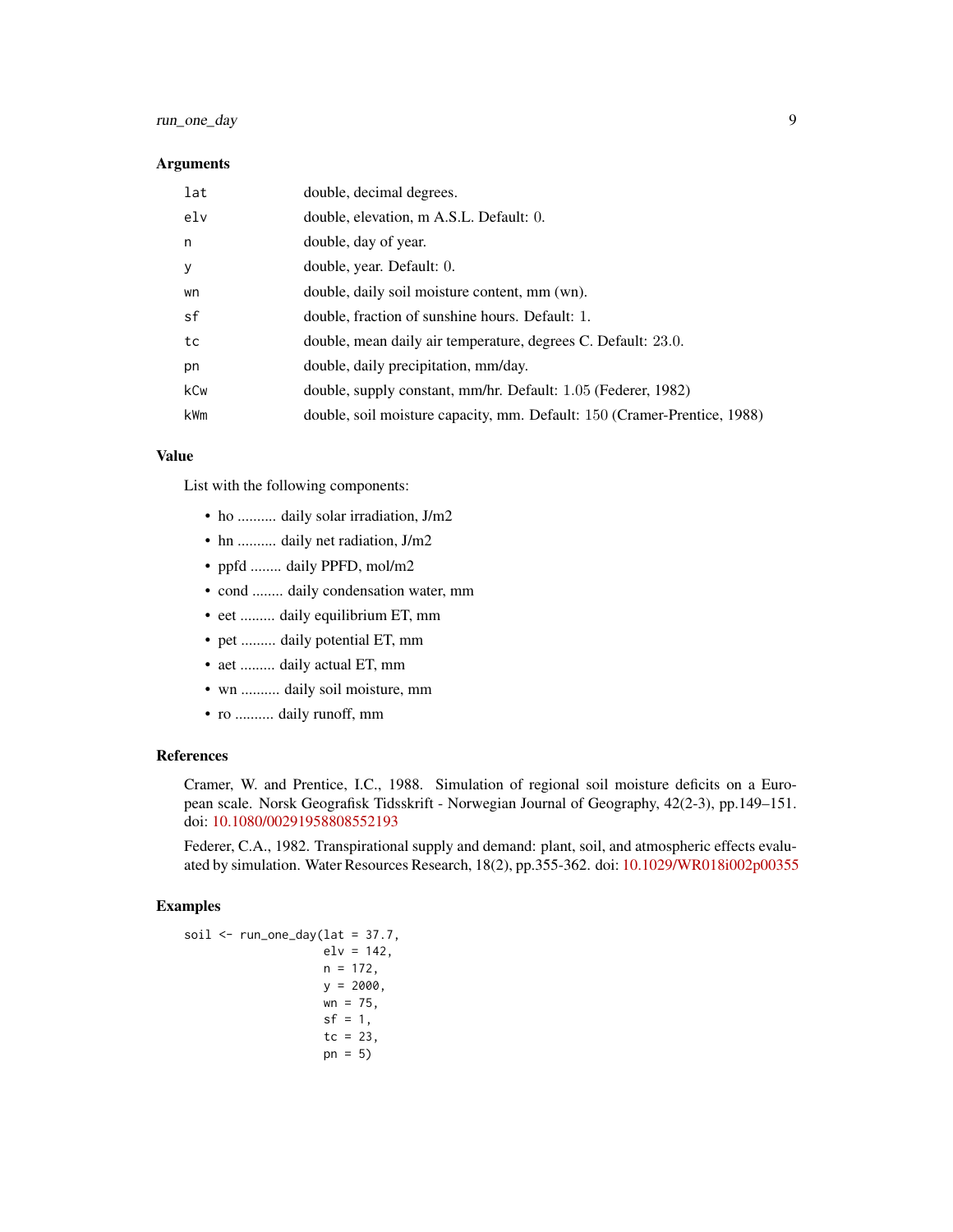```
cat(sprintf("Soil moisture (run one day):\n"))
cat(sprintf(" Ho: %0.6f J/m2\n", soil$ho))
cat(sprintf(" Hn: %0.6f J/m2\n", soil$hn))
cat(sprintf(" PPFD: %0.6f mol/m2\n", soil$ppfd))
cat(sprintf(" EET: %0.6f mm/d\n", soil$eet))
cat(sprintf(" PET: %0.6f mm/d\n", soil$pet))
cat(sprintf(" AET: %0.6f mm/d\n", soil$aet))
cat(sprintf(" Cn: %0.6f mm/d\n", soil$cond))
cat(sprintf(" Wn: %0.6f mm\n", soil$wn))
cat(sprintf(" RO: %0.6f mm\n", soil$ro))
```
spin\_up *Calculate daily totals*

#### Description

Calculate daily totals updating the soil moisture until equilibrium.

#### Usage

spin\_up(mdat, dtot)

#### Arguments

| mdat | list with meteorological data (see the details section). |
|------|----------------------------------------------------------|
| dtot | list with daily totals (see the details section).        |

#### Details

The list with meteorological data, mdat, should have the following components:

- num\_lines ..... double, length of meteorol. variable lists
- lat\_deg ....... double latitude (degrees)
- elv\_m ......... double, elevation (m)
- year .......... double, year
- sf ............ list, fraction of sunshine hours
- tair .......... list, mean daily air temperature (deg. C)
- pn ............ list, precipitation (mm/d)

The list with daily totals, dtot, should have the following component:

• wm ............ list, daily soil moisture (mm)

#### Value

list, daily totals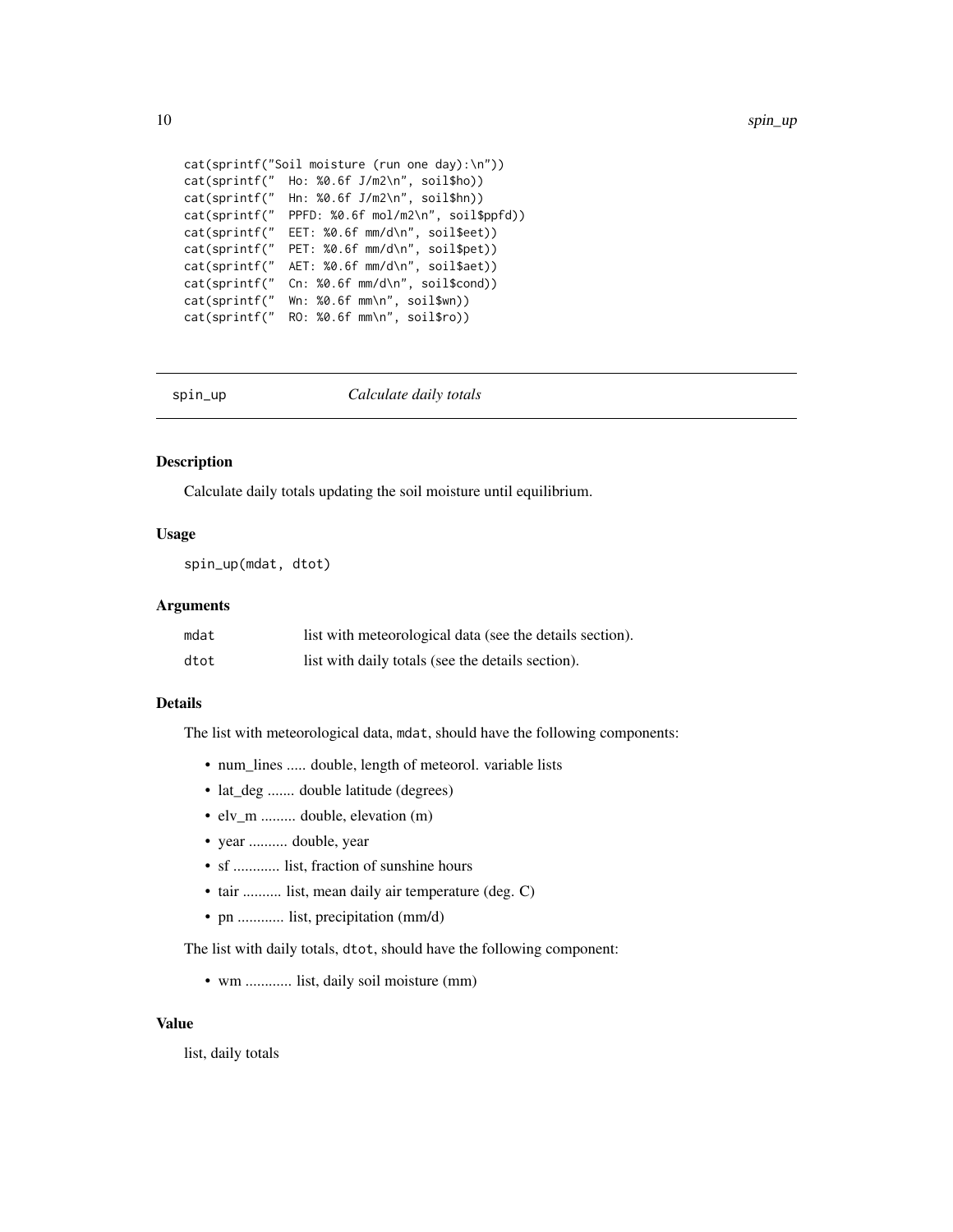#### spin\_up 11

#### Examples

```
daily_totals <- matrix(data = rep(0, 366), nrow = 366, ncol = 1)
daily_totals <- as.data.frame(daily_totals)
names(daily_totals) <- c("wn")
my_file <- system.file("extdata/example_data.csv", package = "splash")
my_data <- splash::read_csv(my_file, 2000)
my_data$lat_deg <- 37.7
my_data$elv_m <- 142
daily_totals <- splash::spin_up(my_data, daily_totals)
cat(sprintf("Spin-Up:\n"))
for (i in seq(from = 1, to = my_data$num_lines, by = 1)) {
 if (i == 1) cat(sprintf("Day\tWn (mm)\n"))
 cat(sprintf("%d\t%0.6f\n", i, daily_totals$wn[i]))
}
```